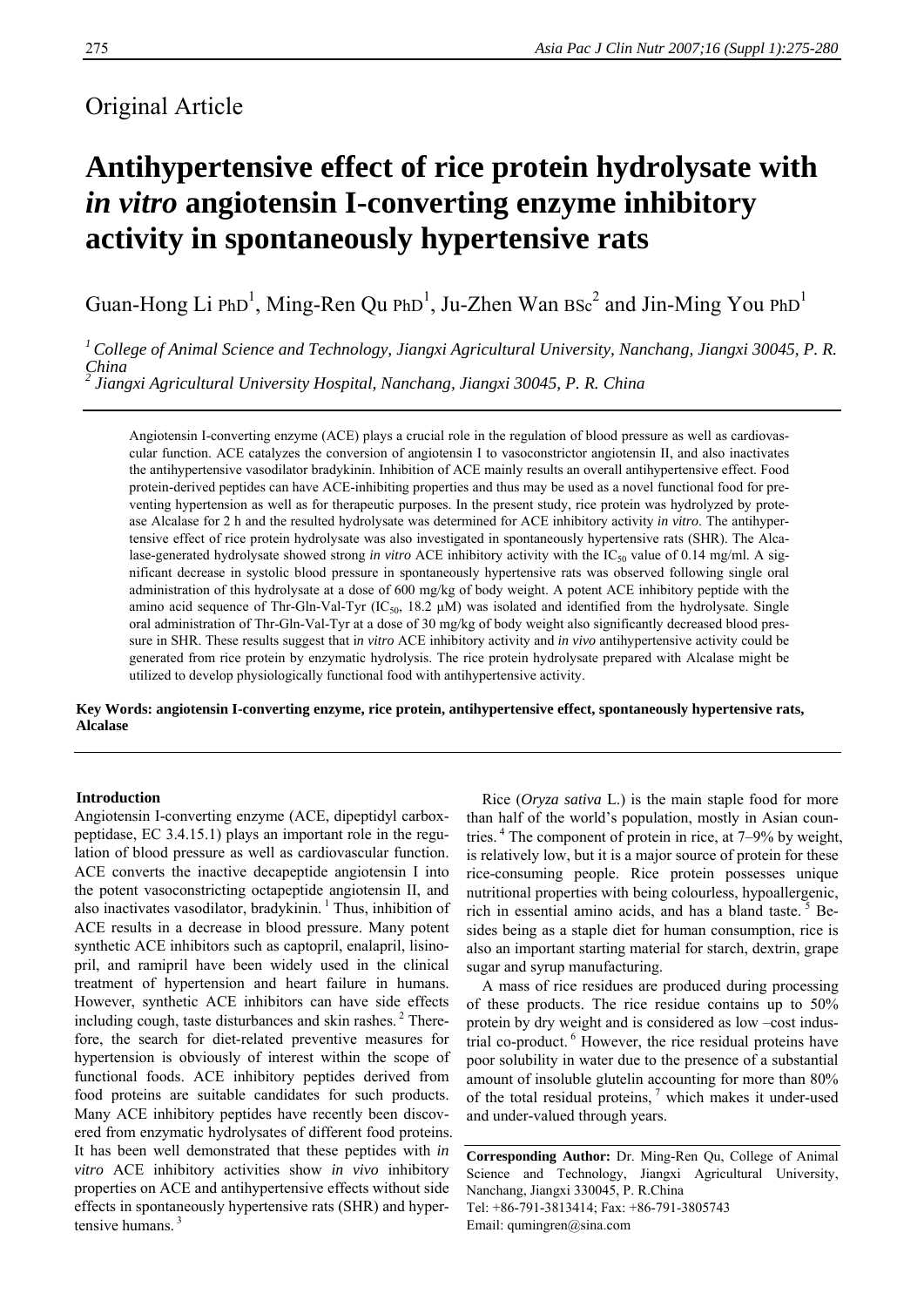In the present study, rice protein hydrolysate with *in vitro* ACE inhibitory activity was produced by enzymatic hydrolysis with commercially available protease Alcalase. We also investigated the antihypertensive effect of the hydrolydate using SHR. A potent ACE inhibitory tetrapeptide with antihypertensive activity *in vivo* was isolated and identified from the hydrolysate.

#### **Materials and methods**  *Materials*

Long rice with protein content of 8.8% was obtained from local market. ACE (from rabbit lung; 3.4units/mg of protein), pepsin (1:60,000, 3400 U/mg of solid, from porcine stomach mucosa) and hippuryl-L-histidyl-L-leucine (Hip-His-Leu) were purchased from Sigma. Alcalase 2.4L (liquid, 2.4 AU/g) was kindly provided by Novo Nordisk (Bagsvaerd, Denmark). Alcalase 2.4 L is a food-grade endoprotease from *Bacillus licheniformis* and the main enzyme component is the serine protease subtilisin A (EC3.4.21.62). Corolase  $PP^{\otimes}$  (pancreatin, from bovine pancreas) was purchased from Röhm (Darmstadt, Germany). Thr-Gln-Val-Tyr, the ACE inhibitor identified from the rice protein hydrolysate, was synthesized by a solid-phase method using a 433A automated peptide synthesizer (Applied Biosystems) followed by treatment with hydrogen fluoride to cut off the support resin and to remove all of the protecting groups. All other chemical reagents were of analytical grade unless otherwise specified.

### *Preparation of rice protein isolates*

Rice seeds were ground to pass 80-mesh screen. Protein isolates were prepared from rice flour by extraction with 0.085 M NaOH (1:12 w/v flour:water ratio) for 2 h at room temperature. The suspension thus obtained was centrifuged at  $3.000 \times g$  for 20 min. The supernatant was removed and adjusted to pH 5.5 with 2N HCl. The protein precipitate formed was separated by centrifuged at  $3.000\times g$  for 20 min. The precipitate was washed twice with distilled water and then lyophilized.

### *Preparation of protein hydrolysate*

Alcalase and  $Na<sub>2</sub>SO<sub>3</sub>$  were added to the rice protein isolates solution  $(4\%, w/v)$  at  $20\mu l/g$  rice protein and 0.2mM/g rice protein, respectively. Hydrolysis was performed using the pH-stat method  $\frac{8}{3}$  for 2 h at 55 °C and pH 8.0. The enzymatic hydrolysis was terminated by heating for 10 min in a boiling water bath. The protein hydrolysate was centrifuged at 10000×g for 20 min, and the resulting supernatant was desalinized by ion exchange resin and then lyophilized. The peptide content was measured by UV absorbance difference at 215 and 225 nm.<sup>9</sup>

## *Assay for ACE inhibitory activity*

ACE inhibitory activity was measured by our previously described method. <sup>10</sup> The IC<sub>50</sub> value was defined as the concentration of peptide in mg /ml required to inhibit 50% of the ACE activity under the assayed conditions, and was determined by regression analysis of ACE inhibition (%) versus log (peptide concentration, mg/ml).

### *Digest test*

Fifty milligrams of hydrolysate were individually incu

bated in 5 ml pepsin solution (0.05 mg/ml, pH 2.0) for 3 h, or 5 ml pancreatin solution (0.05 mg/ml, pH 8.0) for 4 h. at 37 ℃. In successive digestion test with pancreatin after pepsin treatment, the pepsin solution was heated for 5 min in boiling water and adjusted to pH 8.0, pancreatin was then added to the solution, followed by incubation for 4 h at 37 ℃. The reaction solutions were heated for 5 min in boiling water to terminate the reaction and then centrifuged at  $10,000 \times g$  for 10 min, the supernatants were used for measurement of ACE inhibitory activity.

### *Measurement of blood pressure*

Twenty-four male SHR (12 weeks old, weighing  $305.86\pm5.22$  g) with a systolic blood pressure (SBP)>180 mmHg were purchased from Shanghai Slac Laboratory Animal Co. Ltd. (Shanghai, China). The rats were randomly divided into 4 groups with 6 rats each. Samples were dissolved in 1.5 ml distilled water and orally administered to SHR by gastric intubation at a dose of 600 mg/kg for rice protein isolates and hydrolysate, and 30 mg/kg of body weight for synthetic peptide Thr-Gln-Val-Tyr, respectively. Control rats were given the same volume of distilled water. SBP was measured before and 2, 4, 6, 8 and 12 h after administration. The SBP measurement was performed by the tail-pulse pick up method using a RBP-1B blood pressure meter after warming the rats in a warm holder kept at 37-39 ℃ for 10 min. This animal experiment was carried out at the Second Medical University of Shanghai (SMUS) according to the guidelines for the animal experimentation of SMUS.

### *Purification of ACE inhibitory peptide*

The lyophilized hydrolysate was loaded onto a Sephadex G-15 column  $(1.8\times60$  cm) equilibrated with 20 mM sodium acetate-acetic acid buffer solution (pH 4.0) and eluted with the same buffer solution at a flow rate of 0.4 ml/min. The elution was monitored at 220 nm. The fraction with the highest ACE inhibitory from Sephadex G-15 column was further purified by reverse-phase high performance liquid chromatography (RP-HPLC) with Sephasil Peptide C18 ST 4.6/250 column (4.6×250 mm, Amersham Pharmacia Biotech, Sweden) using a linear gradient of acetonitrile in 0.1% trifluoroacetic acid (TFA) from 0% to 60% over 60 min at a flow rate of 1 ml/min. The elution was monitored at 220 nm. The strongest active peak was further applied onto the Sephasil Peptide C2/C18 ST 4.6/250 column and eluted using a linear gradient of acetonitrile in 0.1% TFA from 10% to 30% over 40 min at a flow rate of 1 ml/min.

### *Identification of ACE inhibitory peptide*

The amino acid composition of purified peptide showing potent ACE inhibitory activity was determined by precolumn derivatization with O-phthalaldehyde on the automatic amino acid analyzer (Agilent HP1100, Agilent Co., USA) after hydrolysis for 24 h in 6 N HCl at  $110^{\circ}$ C under vacuum. The sequence of the purified ACE inhibitory peptide was analyzed by matrix-assisted laser desorption/ionization time-of-flight tandem mass spectrometry (MALDI-TOF MS/MS). All the mass spectra and tandem mass spectra were acquired using manual method by the ABI 4700 TOF-TOF Proteomics Analyzer instrument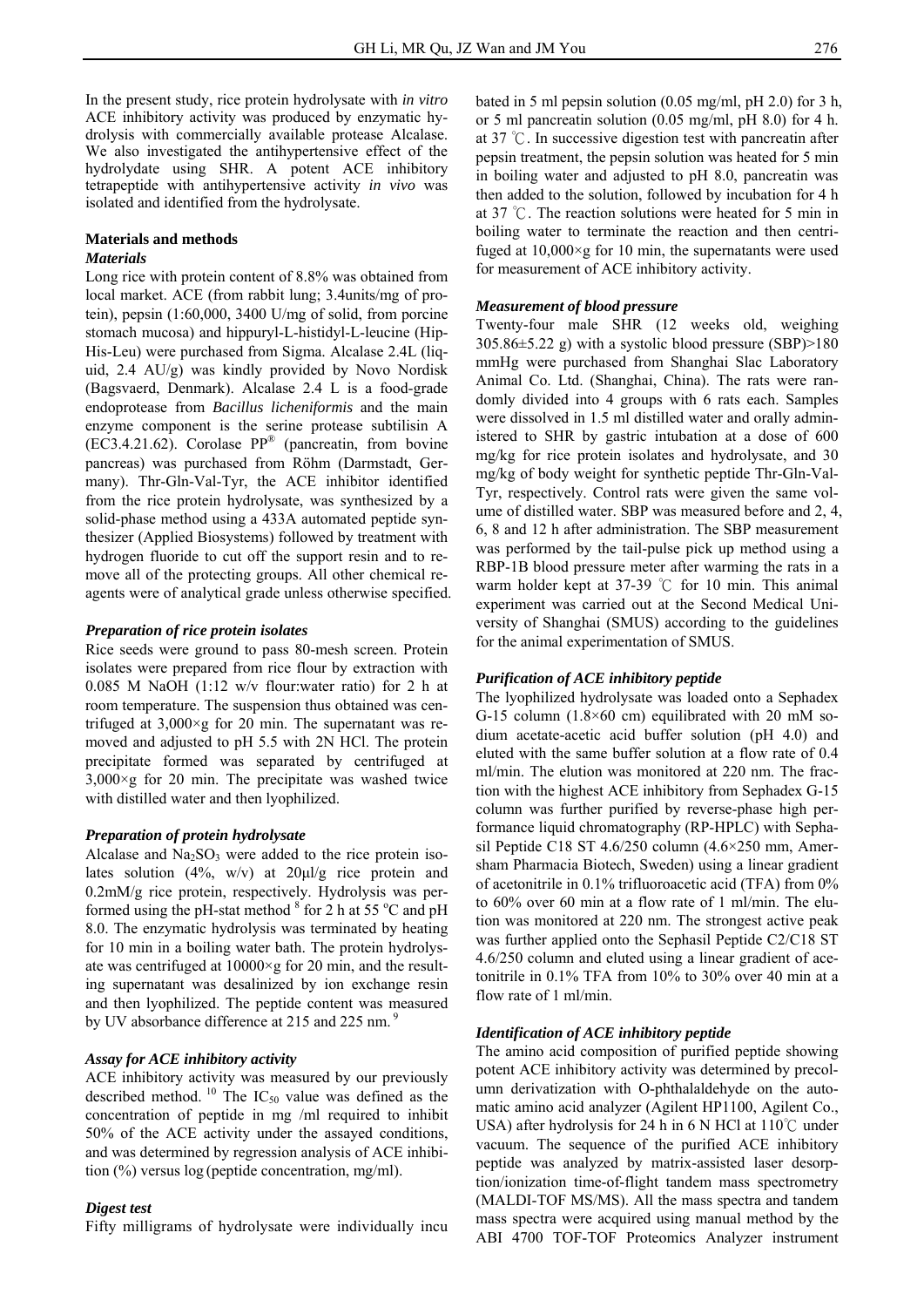(Applied Biosystems, Framingham, MA, USA) in the reflectron and positive ionization mode.

#### *Statistical analysis*

All results are expressed as means  $\pm$  S.E.M. Statistical comparisons of the results between two groups were performed by Student's *t*-test. Values of *p*<0.05 were considered significant.

#### **Results**

#### *ACE inhibitory activity of rice protein hydrolysate*

Rice protein isolates were hydrolyzed with Alcalase for 2 h and the generated hydrolysate was subjected to assay for ACE inhibitory activity. The non-hydrolyzed rice protein isolates showed no inhibitory activity on ACE. ACE inhibitory activity was generated from the rice protein after enzymatic hydrolysis. The hydrolysate showed potent ACE inhibitory activity after 2 h incubation with the  $IC_{50}$  value being 0.14 mg protein/ml. This result suggested that peptides released from natural rice protein by enzymatic hydrolysis were responsible for ACE inhibition. Hydrolysis is necessary in order to release ACE inhibitory peptides from an inactive form within the sequence of rice protein. On the other hand, the hydrolysate obtained has good solubility in water.

# *Digestion stability and antihypertensive effect of hydrolysate in SHR*

The inhibitory potencies of the peptides on ACE activity did not always correlate with their *in vivo* antihypertensive effects as showed in some studies. 3,11,12,13 In order to exert an antihypertensive effect *in vivo*, the ACE inhibitory peptides must be absorbed in their intact form from intestine and further be resistant to plasma peptidases degradation to reach their target sites after oral administration. To investigate the resistance of rice protein hydrolysate to digestion by gastrointestinal proteases, the hydrolysate was further treated by digestive proteases. Digestion stability was evaluated by the change in  $IC_{50}$ values of hydrolysate before and after treatment with gastrointestinal proteases by simulation of *in vivo* digestion. As shown in Table 1, the ACE inhibitory activity of hydrolysate was slightly decreased after treatment with gastrointestinal proteases, suggesting that the hydrolysate still retained its ACE inhibitory activity after digestion with gastrointestinal enzymes and thus may exert antihypertensive effect after oral administration.

To further validate the *in vivo* hypotensive activity of the hydrolysate, SHR were administrated orally with rice

**Table 1.** Effects of gastrointestinal proteases treatments on the ACE inhibitory activity of rice protein hydrolysate

| Digestive protease                  | $IC_{50}$ (mg protein/ml) |
|-------------------------------------|---------------------------|
| None                                | 0.14                      |
| Pepsin                              | 0.15                      |
| Pancreatin                          | 0.20                      |
| Pepsin $\longrightarrow$ Pancreatin | 0.18                      |



**Figure 1.** Changes in systolic blood pressure (SBP) of SHR after single oral administration of different products. Significant difference from control:  $^{*}p<0.05$ ;  $^{**}p<0.01$ .



**Figure 2.** Gel filtration chromatography profile of the Alcalase hydrolysates of rice protein on Sephadex G-15 column. Separation was performed at a flow rate of 0.4 ml/min with 20 mM sodium acetate-acetic acid buffer solution (pH 4.0). Elution profile was monitored at 220 nm.

protein hydrolysate prepared with Alcalse at a dose of 600 mg/kg of body weight. The antihypertensive effect was evaluated by measuring changes in SBP after single oral administration. Fig 1 shows the time-course changes in SBP after oral administration of non-hydrolyzed rice protein, rice protein hydrolysate, synthetic peptide Thr-Gln-Val-Tyr and distilled water. Before administration of the different samples, the mean SBP of SHR was 187.9±8.7 mmHg. The oral administration of non-hydrolyzed rice protein and distilled water showed no hypotensive effect. However, rice protein hydrolysate at a dose of 600 mg/kg caused a significant decrease in SBP in SHR. Maximum SBP reduction of 25.6 mmHg was observed 6 h after administration. The blood pressure-lowering effect continued for at least 8 h and the blood pressure of SHR returned to initial levels at 12 h after administration. The heart rate in SHR was also measured after single oral administration in order to check the effect of the administration of the hydrolysate on the physical condition. No significant changes in the heart rate of SHR were observed in all groups at 2, 4, 6, 8 and 12 h after oral administration (data not shown), suggesting that the administration of the hydrolysate did not have a bad effect on the circulatory system of SHR.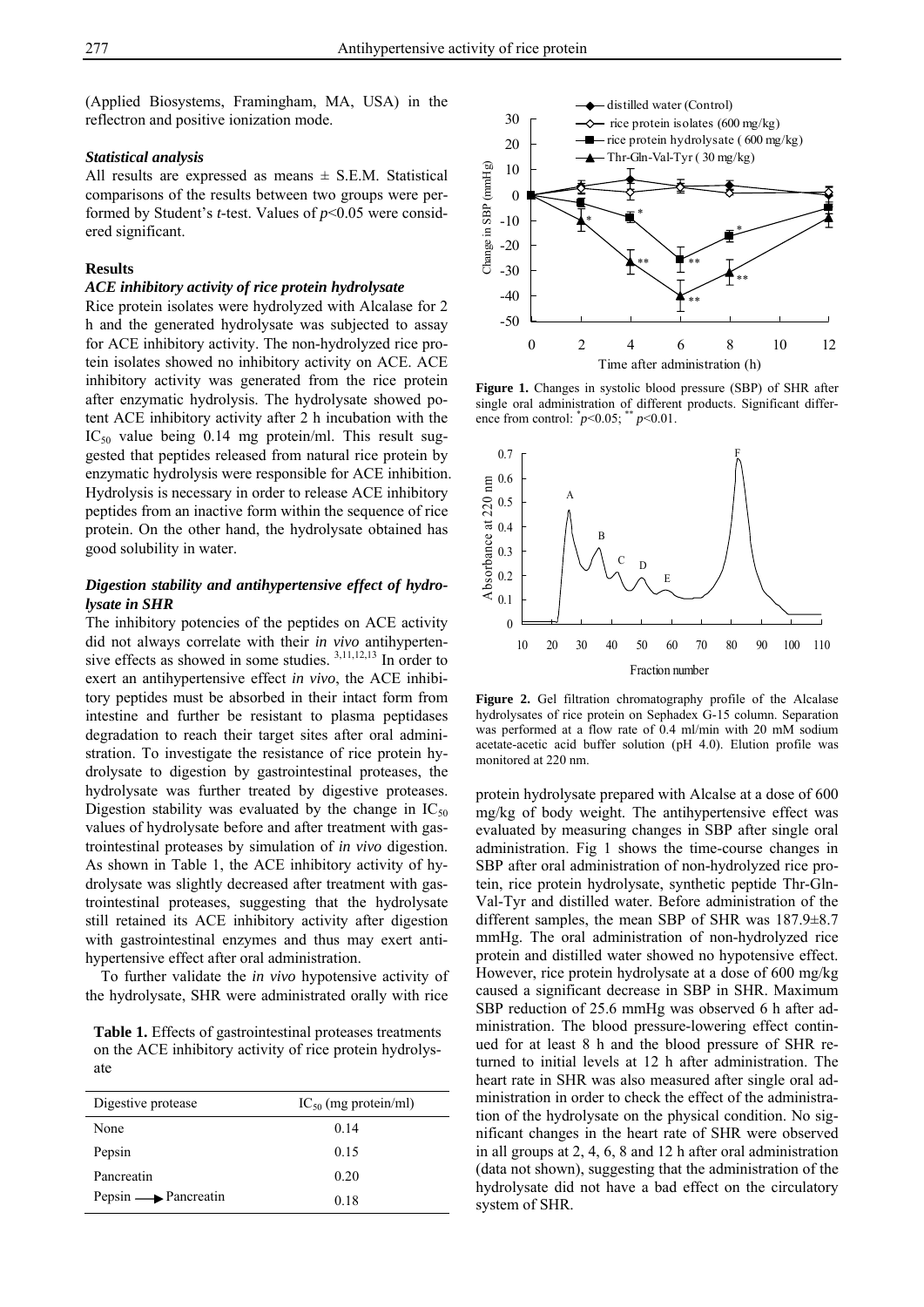

**Figure 3.** Reverse-phase HPLC on a Sephasil Peptide C18 ST 4.6/250 column of fraction D from Sephadex G-15 column. Elution profile was monitored at 220 nm. Peak P showed the strongest ACE inhibitory activity.

## *Purification of ACE inhibitory peptide*

To identify the ACE inhibitory peptide contained in the hydrolysate which had demonstrated ACE inhibitory activity *in vitro* and antihypertensive activity *in vivo* as described above, the hydrolysate was initially separated using Sephadex G-15 gel filtration chromatography. The hydrolysate was fractionated into six individual fractions (fraction A-F, Fig 2) by Sephadex G-15 column, among which fraction D possessed the strongest inhibitory activity against ACE. Fraction D was further purified by RP-HPLC on a Sephasil Peptide C18 column. Fractions eluted from 16% to 38% acetonitrile showed various levels of ACE inhibitory activity (Fig 3). As the strongest activity was observed in peak designated as P, this peak was purified to homogeneity by a second RP-HPLC using Sephasil Peptide C2/C18 column (data not shown). The purified peak was identified by amino acid composition analysis and MALDI-TOF MS/MS as Thr-Gln-Val-Tyr with the  $IC_{50}$  value of 18.2  $\mu$ M.

The antihypertensive activity of Thr-Gln-Val-Tyr was also tested following oral administration to SHR. As shown in Fig. 1, oral administration of Thr-Gln-Val-Tyr at a dosage of 30 mg/ml significantly decreased blood pressure by approximately 40 mmHg 6 h after oral administration  $(p<0.01)$ .

#### **Discussion**

Besides supplying amino acids and energy that are essential for growth and maintenance, food proteins can act as an important source of biologically active peptides with antihypertensive, opioid, immunomodulating, antioxidative, antimicrobial, antithrombotic, antiamnestic, hypocholesterolemic and other activities. 3,14,15 These peptides are inactive within the sequence of parent proteins, but they can be released by enzymatic proteolysis *in vivo* or *in vitro*, for example during gastrointestinal digestion or during food processing. Recent studies have shown that rice protein exhibited antidiabetic, <sup>16</sup>antitumor, <sup>17</sup> hypocholesterolemic, <sup>18</sup> and immunomodulatory activities. <sup>19</sup> In the present study, we have demonstrated that enzymaticly hydrolyzed rice protein by commercially available protease Alcalase exhibited potent *in vitro* ACE inhibitory activity and the hydrolysate exerted antihypertensive effect in SHR after single oral administration.

The SHR strain, in which the development of hypertension is very similar to that in human, has extensively been used to test the acute and/or long-term antihypertensive effects of functional food products and bioactive peptides derived from food proteins. <sup>13, 20-28</sup> In clinical trials, Hata et al reported that sour milk fermented by *Lactobacillus helveticus* and *Saccharomyces cerevisiae* reduced systolic and diastolic blood pressure in an 8-week intervention in a placebo-controlled study of hypertensive patients. 29 *L. helveticus* LBK-16H fermented milk product containing ACE inhibitory peptides also showed short- and longterm blood pressure-lowing effects in hypertensive patients. 30,31 In a randomized double-blind placebocontrolled study, Kawasaki et al found that a vegetable drink containing sardine protein hydrolysates with *in vitro* ACE inhibitory activity exhibited the antihypertensive effect in only the subjects with mild hypertension or highnormal blood pressure, and no adverse effects were observed in either hypertensive or normotensive subjects.<sup>32</sup>

Similar results were also observed with respect to thermolysin digest of dried bonito called "Katsuobushi oligopeptide", which contains ACE inhibitory peptide Leu-Lys-Pro-Asn-Met.<sup>33</sup> This product has been officially approved as Foods for Specified Health Use by the Ministry of Health and Welfare in Japan. In this study, a single oral administration of Alcalase hydrolysate rice protein at a dosage of 600 mg/kg to SHR caused a prolonged bloodlowing effect up to 8 h with a maximum reduction of 25.6 mmHg 6 h after administration, whereas the nonhydrolyzed rice protein showed no antihypertensive activity. Meanwhile, Thr-Gln-Val-Tyr contained in the hydrolysate also significantly lowered blood pressure of SHR after a single oral administration at 30 mg/ml with the maximum effect occurring at the same time as that of hydrolysate. The substantial antihypertensive activity of Thr-Gln-Val-Tyr presented in the hydrolysate could in part account for the potent blood pressure-lowering effect of rice protein hydrolysate. Both hydrolysate and Thr-Gln-Val-Tyr showed no effect on the heat rate of SHR. It was found that ACE inhibitory peptides present in the rice protein hydrolysate are relatively resistant to digestion by gastrointestinal enzymes, as ACE inhibitory activity of the hydrolysate was changed slightly after treatment with digestive enzymes (Table 1). Alcalase hydrolysate of rice protein, therefore, might be used as a physiologically functional food with potential benefits in the prevention and/or treatment of hypertension. However, in this study, we only conducted the acute blood pressure-lowering effects of rice protein hydrolysate and ACE inhibitory peptide therein by oral administration of single dosage.

Further investigations are obviously necessary to evaluate the dose-response effects of the long-term intake of these products on the development of hypertension of model animals. Moreover, before routine clinical use of rice protein hydrolysate, it would be necessary to carry out clinical studies to demonstrate its long-term antihypertensive efficiency in humans.

#### **Conclusions**

In conclusion, we have demonstrated that rice protein hydrolysate prepared with Alcalase inhibited ACE activity *in vitro* and exerted antihypertensive effect *in vivo* in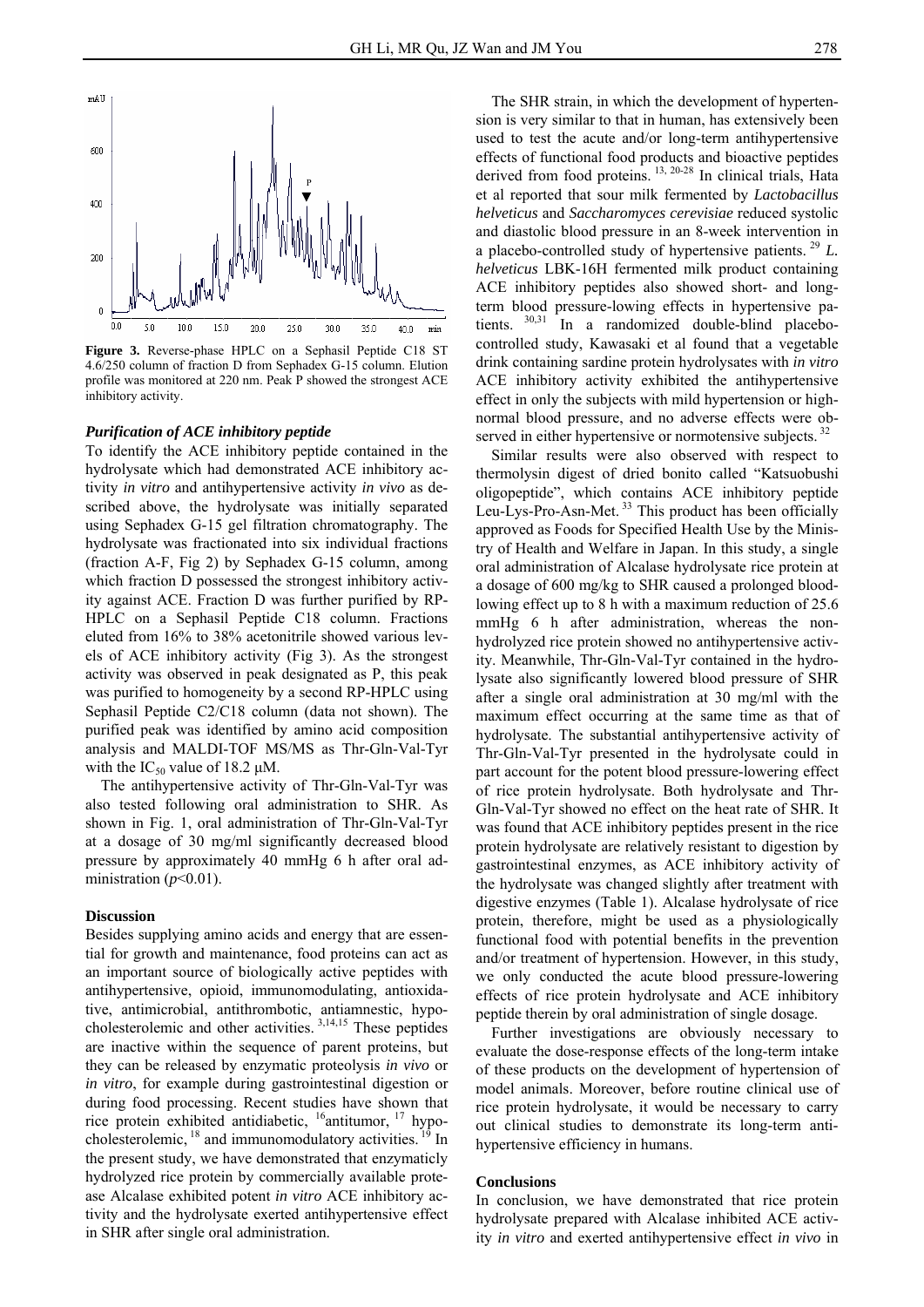SHR after single oral administration. A potent ACE inhibitory tetrapeptide Thr-Gln-Val-Tyr was identified from the hydrolysate and also showed blood pressure-lowering activity when orally administrated to SHR. Alcalase hydrolysate of rice protein could be used as a physiologically functional food with antihypertensive activity. However, extended clinical trials in human volunteers are necessary to further evaluate their long-term efficacy and safety before considering the exploitation of this product in physiologically functional foods for preventing hypertension as well as for therapeutic purposes.

#### **References**

- 1. Erdös EG. Angiotensin I-converting enzyme. Circ Res 1975; 36: 247-255.
- 2. Messerli FH. Combinations in the treatment of hypertension: ACE inhibitors and calcium antagonists. Am J Hypertens 1999; 12: 86S-90S.
- 3. Li G-H, Le G-W, Shi Y-H, Shrestha S. Angiotensin Iconverting enzyme inhibitory peptides derived from food proteins and their physiological and pharmacological effects. Nutr Res 2004; 27: 469-486.
- 4. Sasaki t, Burr B. International rice genome sequencing project: the effort to completely sequence the rice genome. Curr Opin Plant Biol 2000; 3: 138-141.
- 5. Agboola S, Ng D, Mills D. Characterization and functional properties of Australian rice protein isolates. J Cereal Sci 2005; 41: 283-290.
- 6. Shih FF. An update on the processing of high-protein rice products. Nahrung/Food 2003; 47: 420-424.
- 7. Hamada JS. Separation and molecular mass distribution of rice proteins by size-exclusion high-performance liquid chromatography in a dissociation buffer. J Chromatogr A 1996; 734: 195-203.
- 8. Adler-Nissen J. *Enzymic hydrolysis of food proteins*. London: Elsevier Applied Science Publishers. 1986; 9-24.
- 9. Murphy JB, Kies MW. Note on spectrophotometric determination of proteins in dilute solutions. Biochimi Biophys Acta 1960; 45: 382-384.
- 10. Li G-H, Liu H, Shi Y-H, Le G-W. Direct spectrophotometric measurement of angiotensin I-converting enzyme inhibitory activity for screening bioactive peptides. J Pharm Biomed Anal 2005; 37: 219-224.
- 11. Yamamoto N, Maeno M, Takano T. Purification and characterization of an antihypertensive peptide from a yogurt –like product fermented by *lactobacillus helveticus* CPN4. J Dairy Sci 1999; 82: 1388-1393.
- 12. Fujita H, Yokoyama K, Yoshikawa M. Classification and antihypertensive activity of angiotensin I-converting enzyme inhibitory peptides derived from food proteins. J Food Sci 2000; 65: 564-569.
- 13. Sato M, Oba T, Yamaguchi T. Antihypertensive effects of hydrolysates of wakame (*Undaria pinnatifida*) and their angiotensin-I-converting enzyme inhibitory activity. Ann Nutr Metab 2002; 46: 259-267.
- 14. Dziuba J, Minkiewicz P, Nalecz D, Iwaniak A. Database of biologically active peptide sequences. Nahrung 1999; 43: 190-195.
- 15. Yoshikawa M, Fujita H, Matoba N, Takenaka Y, Ynmamoto T, Yamauchi R, Tsuruki H, takahata Y. Bioactive peptides derived from food proteins preventing lifestylerelated diseases. Biofactors 2000; 12: 143-146.
- 16. Ohara I. Effects of modified rice bran on serum lipids and taste preference in streptozotocin-induced diabetic Rats. Nutr Res 2000; 20: 59-68.
- 17. Morita T, Kiriyama S. A rice protein isolate alters 7,12 dimethyl benzanthracene-induced mammary tumor development in female rats. J Nutr Sci Vitaminol 1996; 42: 325-337.
- 18. Morita T, Oh-hashi A, Kasaoka S, Ikai M, Kiriyama S. Rice protein isolates produced by the two different methods lower serum cholesterol concentration in rats compared with casein. J Sci Food Agric 1996; 71: 415-424.
- 19. Takahashi M, Moriguchi S, Yoshikawa M, Sasaki R. Isolation and characterization of oryzatensin: A novel bioactive peptide with ileum-contracting and immunomodulating activities derived from rice albumin. Biochem Mol Biol Int 1994; 33: 1151-1158.
- 20. Karaki H, Doi k, Sugano S, Uchiwa H, Sugai R, Murakami U. Antihypertensive effect of tryptic hydrolysate of milk casein in spontaneously hypertensive rats. Comp Biochem Physiol 1990; 96: 367-371.
- 21. Nakamura Y, Yamamoto M, Sakai K, Takano T. Antihypertensive effects of sour milk and peptides isolated from it that are inhibitor to angiotensin I-converting enzyme. J Dairy Sci 1995; 78: 253-257.
- 22. Matoba N, Usui H, Fujita H, Yoshikawa M. A novel antihypertensinve peptide derived from ovalbumin induces nitric oxide-mediated vasorelaxation in an isolated SHR mesenteric artery. FEBS Lett 1999; 452: 181-184.
- 23. Yoshii H, Tachi N, Ohba R, Sakamura O, Takeyama H, Itani T. Antihypertensive effect of ACE inhibitory oligopeptides from chicken egg yolks. Comp Biochem Physiol 2001; 128: 27-33.
- 24. Sipola M, Finckenberg P, Santisteban J, Korpela R, Vapaatalo H, Nurminen M-L. Long-term intake of milk peptides attenuates development of hypertension in spontaneously hypertensive rats. J Phys Pharm 2001; 52: 745- 754.
- 25. Yang HY, Yang SC, Chen RR, Tzeng YH, Han BC. Soybean protein hydrolysate prevents the development of hypertension in spontaneously hypertensive rats. Brit J Nutr 2004; 92: 507-512.
- 26. Miguel M, López-Fandino R, Ramos M, Aleixandre A. Short-term effect of egg-white hydrolysate products on the arterial blood pressure of hypertensive rats. Brit J Nutr 2005; 94: 731-737.
- 27. Li G-H, Shi Y-H, Liu H, Le G-W. Antihypertensive effect of alcalase generated mung bean protein hydrolysates in spontaneously hypertensive rats. Eur Food Res Technol 2006; 222: 733-736.
- 28. Hata Y, Yamamoto M, Ohni M, Nakajima K, Nakamura Y, Takano T. A placebo-controlled study of the sour milk on blood pressure in hypertensive subjects. Am J Clin Nutr 1996; 64: 767-771.
- 29. Seppo L, Kerojoki O, Suomalainen T, Korpela R. The effect of a *Lactobacillus helveticus* LBK-16H fermented milk on hypertension: a pilot study on humans. Milchwissenschaft 2002; 57: 124-127.
- 30. Seppo L, Jauhiainen T, Poussa T, Korpela R. A fermented milk high in bioactive peptides has a blood pressure-lowering effect in hypertensive subjects. Am J Clin Nutr 2003; 77: 326-330.
- 31. Fujita H, Yamagami T, Ohshima K. Effects of an aceinhibitory agent, katsuobushi oligopeptide, in the spontaneously hypertensive rat and in borderline and mildly hypertensive subjects. Nutr Res 2001; 21: 1149-1158.